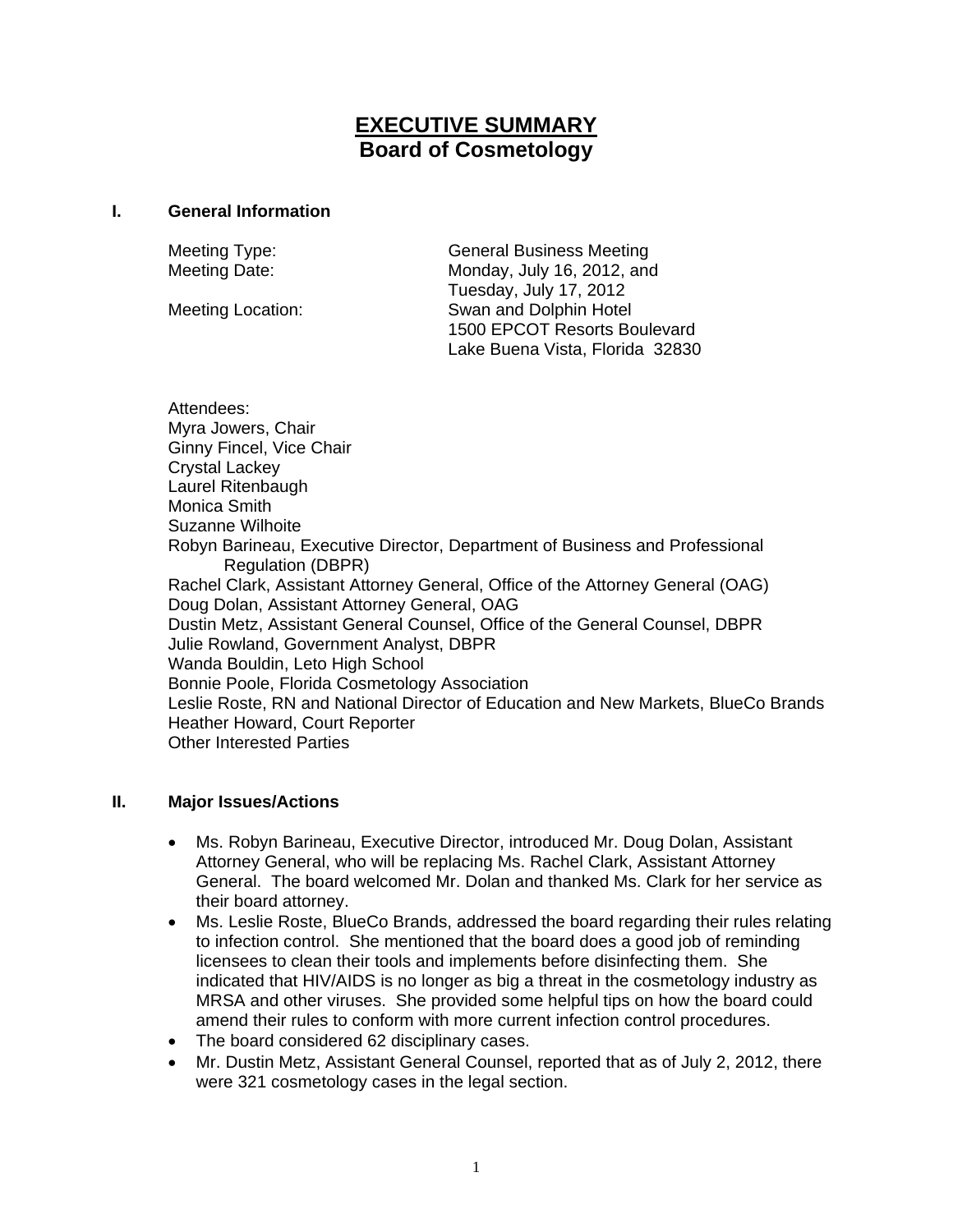- The board approved ten licensure applications and denied two licensure applications.
- The board approved one continuing education provider application, approved two continuing education course applications, approved five body wrapping course applications, denied one body wrapping course application, approved seven hair braiding course applications, denied three hair braiding course applications, and approved seven hair braiding course applications.
- Ms. Barineau provided the board with legislation that impacted the board in HB 887 and HB 517. She mentioned the reduction of continuing education hours required to reactivate an inactive license to only one renewal cycle of continuing education instead of the hours required for each year the license was inactive, the repeal of criminal penalties for violation of agency rules and the chapters of Florida Statutes that govern cosmetology, the waiver of the initial licensing fee, application fee, and unlicensed activity fee for military veterans who apply to the Department for a license within 24 months of being honorably discharged from service, the approval of continuing education providers and courses without a review by the board if the application does not require expert review or denial, the permission of cosmetologists licensed in another state to qualify for a license without having to submit proof of completing their required educational hours if the state's requirements include 1,200 pre-licensure hours and passage of a written examination so long as that license was not obtained by an apprenticeship, and the allowance of cosmetologists to provide services for special events outside a licensed cosmetology salon.
- Ms. Barineau asked the board to consider any 2013 pro-business legislative initiatives that could be submitted to the Department and the Governor's Office for consideration. She asked that board members submit their suggestions to her by the end of July.
- Ms. Barineau reported that the board's operating account balance at March 31, 2012, was over \$2.829 million, and the unlicensed activity account balance for the same period was over \$1.99 million. She added that the Department projects that these two accounts will maintain a positive cash balance at least through June 30, 2016.
- The board asked the previously approved list of criminal offenses which can be approved by the Department without board review be included on the October agenda for discussion. The board may consider expanding the list to include additional offenses.
- Ms. Clark reported that Rule 61G5-29.001, Florida Administrative Code Definitions – rule was amended to clarify the term "facials." This rule amendment was effective June 5, 2012.
- The board moved to open Rule 18.007, Florida Administrative Code Endorsement of Cosmetologists – for development, to make necessary changes in accordance with HB 887. The board approved the draft language below, and they agreed that there would be no negative impact on small business nor would there likely be any increase in regulatory costs in excess of \$200,000 in the aggregate within one year after implementation.
	- "The Department of Business and Professional Regulation shall issue a license to an applicant without examination who:

(1) Makes application and pays to the Department the fee specified in Rule 61G5-24.002, F.A.C.;

(2) Demonstrates that the applicant is currently licensed to practice cosmetology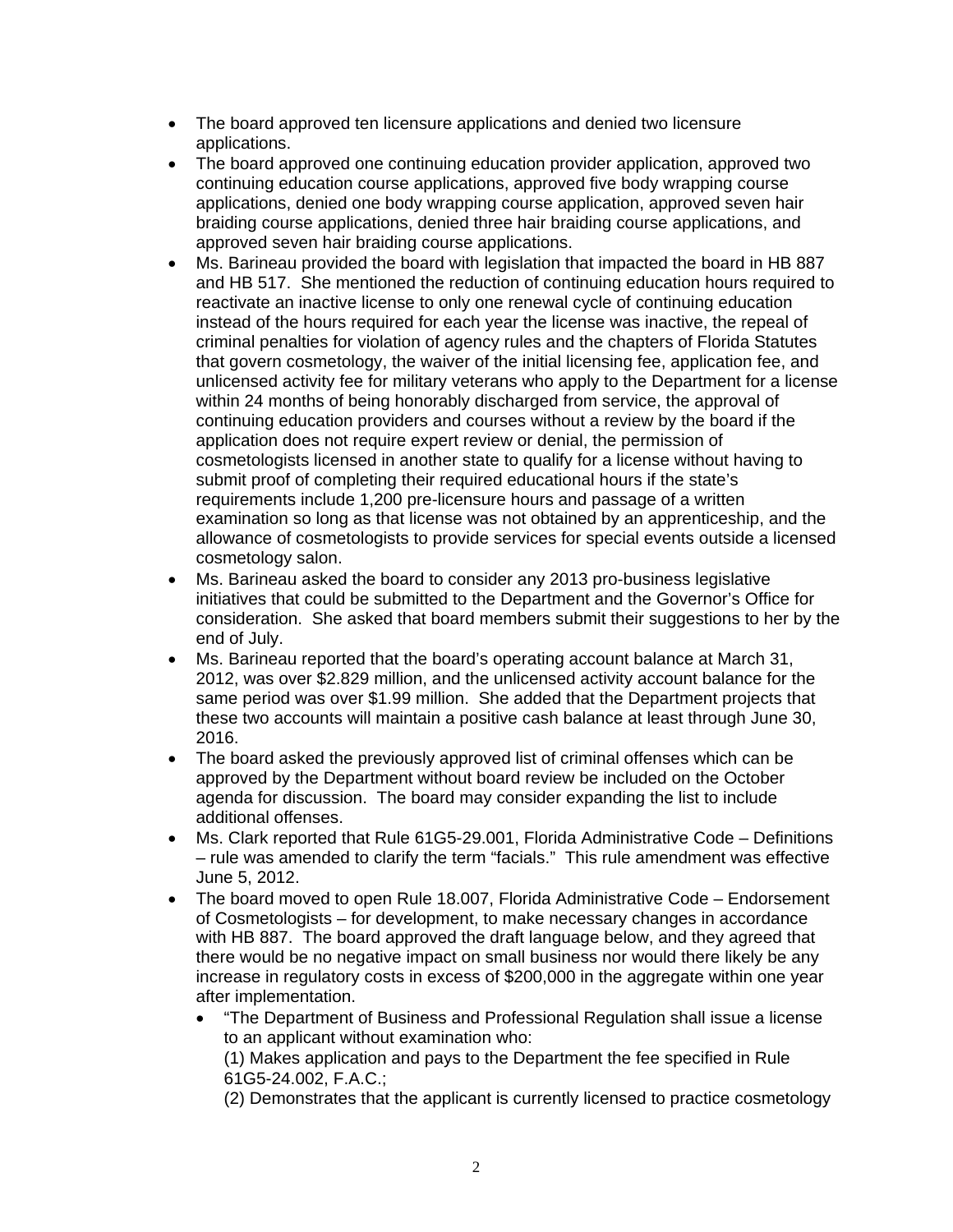under the law of another state that requires at least 1200 hours of cosmetology school or program hours and passage of a written examination;

(3) Demonstrates that the applicant has completed at least 1200 cosmetology school or program hours substantially similar to, equivalent to, or greater than the qualifications required of applicants from this state, if the law of another state does not require at least 1200 hours of cosmetology school or program hours and passage of a written examination;

(4) Demonstrates that the applicant has passed a written licensure examination to obtain a license substantially similar to, equivalent to, or greater than the qualifications required of applicants from this state, if the law of another state does not require at least 1200 hours of cosmetology school or program hours and passage of a written examination; and

(5) Demonstrates that the applicant has completed a board approved HIV/AIDS course."

- The board moved to open Rule 61G5-30.001, Florida Administrative Code Disciplinary Guidelines - for development and discussion at the October rules workshop.
- The board moved to open Rule 61G5-20.0015, Florida Administrative Code Performance of Cosmetology or Specialty Services Outside a Licensed Salon – for development and discussion at the October rules workshop. The board intends to define "special events" as provided for in HB 887.
- The board moved to open Rule 61G5-32.001, Florida Administrative Code Continuing Education, for development. The board approved the draft language below, and they agreed that there would be no negative impact on small business nor would there likely be any increase in regulatory costs in excess of \$200,000 in the aggregate within one year after implementation.
	- $\bullet$  "(1)(a) (h) no changes. (i) A licensee attempting to reactivate an inactive license shall only be required to complete one cycle of continuing education to reactivate the license.  $(2) - (8) -$  no changes."

The board also agreed to discuss this rule at the October rules workshop.

- The board moved to open Rule 61G5-31.004, Florida Administrative Code Hair Braiding, Hair Wrapping, and Body Wrapping Course Requirements – for discussion at the October rules workshop.
- The board agreed to open Rule 61G5-20.001, Florida Administrative Code Salon Requirements – for discussion at the October rules workshop. The board intends to update their infection control to more current standards.
- The board unanimously re-elected Ms. Myra Jowers and Ms. Ginny Fincel, Chair and Vice Chair, respectively, of the Board of Cosmetology.
- Ms. Barineau informed the board of the following meeting dates and locations:
	- October 8 and 9, 2012 Fernandina Beach
	- January 7 and 8, 2013 St. Augustine
	- April 8 and 9, 2013 Tampa.